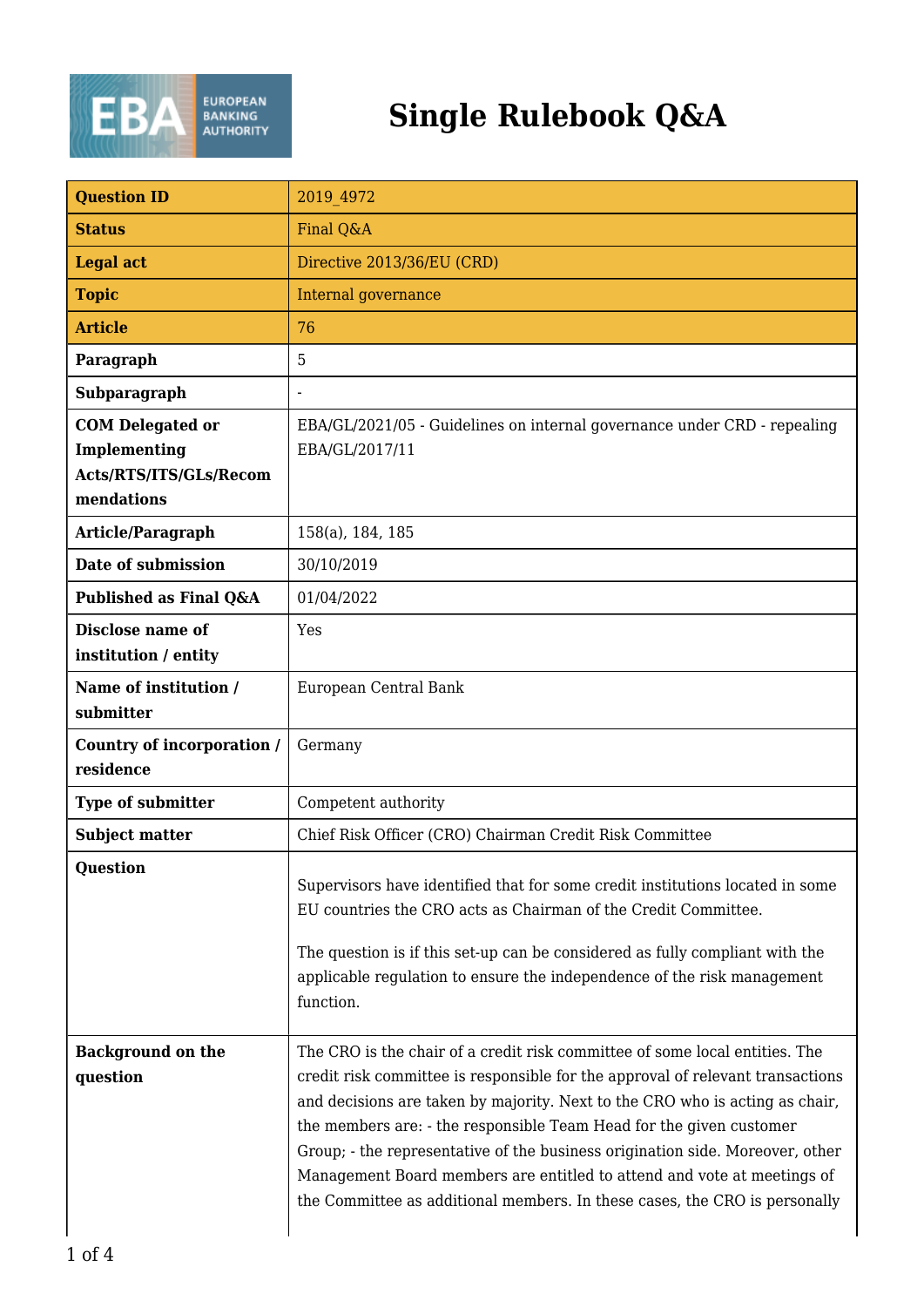|                     | liable for the decisions taken on credit granting with no escalation<br>mechanism envisaged to the CEO. The fact that the CRO is acting as a Chair<br>of the Credit risk committee makes him responsible for the business<br>decisions on granting loans, having a potential impact on the Risk<br>Management function's independence.                                                                                                                                                                                                                                                                                                                                                                                                                                                                                                                                                                                                                                  |
|---------------------|-------------------------------------------------------------------------------------------------------------------------------------------------------------------------------------------------------------------------------------------------------------------------------------------------------------------------------------------------------------------------------------------------------------------------------------------------------------------------------------------------------------------------------------------------------------------------------------------------------------------------------------------------------------------------------------------------------------------------------------------------------------------------------------------------------------------------------------------------------------------------------------------------------------------------------------------------------------------------|
| <b>Final answer</b> | Directive 2013/36/EU (CRD) sets out specific provisions regarding the role,<br>tasks and requirements for the risk management function (RMF) and the<br>head of the RMF.                                                                                                                                                                                                                                                                                                                                                                                                                                                                                                                                                                                                                                                                                                                                                                                                |
|                     | Article 76(5) of the CRD requires, inter alia, that the RMF be independent<br>from the operational functions, ensure that all material risks are identified,<br>measured, and properly reported, and be actively involved in elaborating the<br>institution's risk strategy and in all material risk management decisions. The<br>RMF shall also be able to report directly to the management body in its<br>supervisory function, independent from senior management, and raise<br>concerns and warn that body, where appropriate, where specific risk<br>developments affect or may affect the institution, without prejudice to the<br>responsibilities of the management body in its supervisory and/or managerial<br>functions. The head of the RMF should be an independent senior manager<br>with distinct responsibility for the risk management function, able to have<br>direct access to the management body in its supervisory function where<br>necessary. |
|                     | The revised EBA Guidelines on internal governance (EBA/GL/2021/05)<br>specify further the CRD provisions and the requirements for the internal<br>control functions (including the RMF) and their heads.                                                                                                                                                                                                                                                                                                                                                                                                                                                                                                                                                                                                                                                                                                                                                                |
|                     | Paragraph 175, letter a, of the Guidelines indicate that "in order to be<br>regarded as independent, the staff of internal control functions should not<br>perform any operational tasks that fall within the scope of the activities the<br>internal control functions are intended to monitor and control".                                                                                                                                                                                                                                                                                                                                                                                                                                                                                                                                                                                                                                                           |
|                     | With specific reference to the RMF, the Guidelines (paragraph 183) indicate<br>that the RMF should be independent of the business lines and units whose<br>risks it controls but should not be prevented from interacting with them.<br>Interaction between the operational functions and the RMF should help to<br>achieve the objective of all the institution's staff bearing responsibility for<br>managing risk.                                                                                                                                                                                                                                                                                                                                                                                                                                                                                                                                                   |
|                     | In addition the guidelines specify that "the head of the RMF should have<br>sufficient expertise, independence and seniority to challenge decisions that<br>affect an institution's exposure to risks" (paragraph 201), that it "should be<br>able to challenge decisions taken by the institution's management and its<br>management body", and that "if an institution wishes to grant the head of<br>the RMF the right to veto decisions made at levels below the management<br>body, it should specify the scope of such a veto right, the escalation or<br>appeal procedures, and how the management body will be involved"                                                                                                                                                                                                                                                                                                                                        |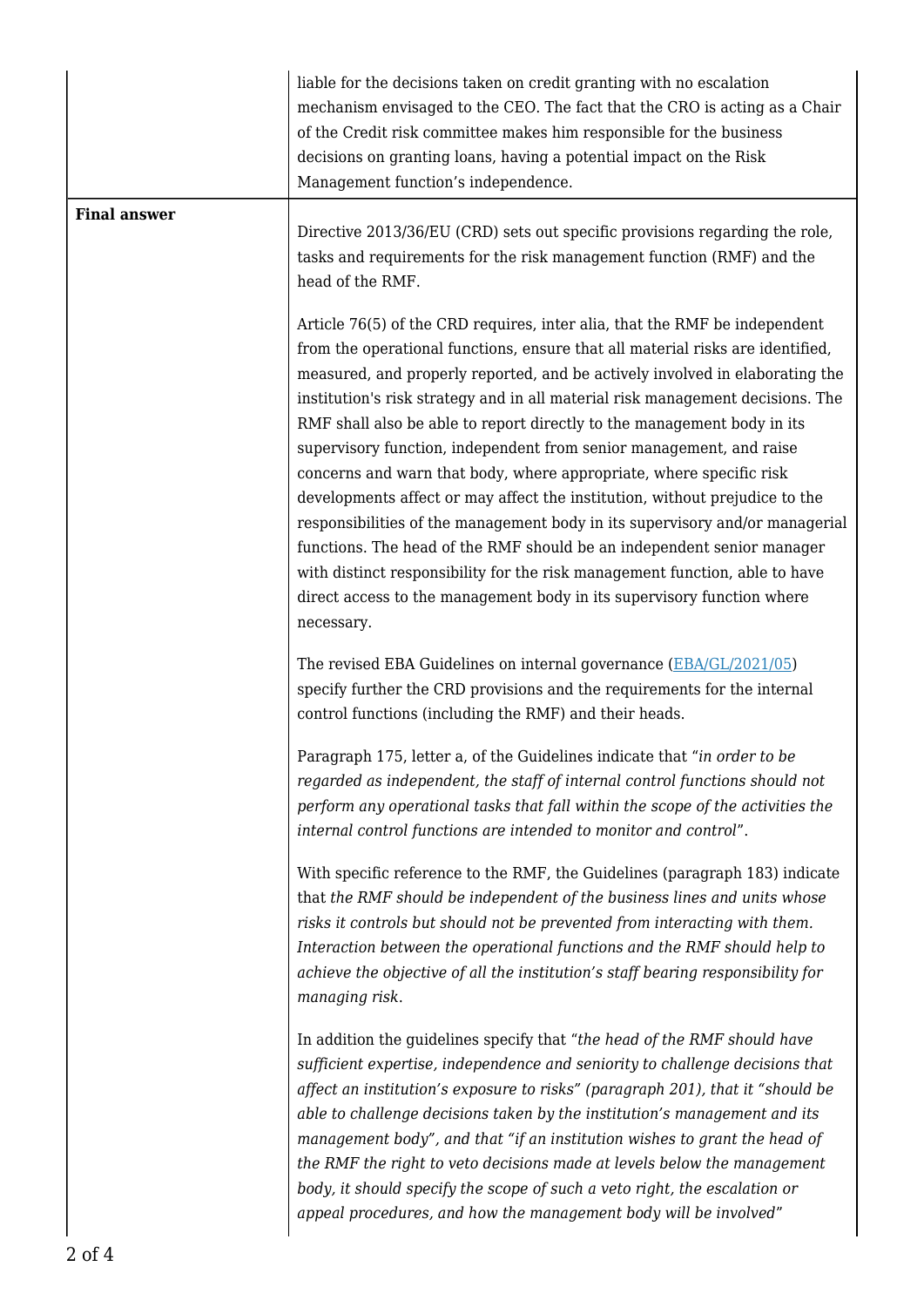## (paragraph 202).

In the context of credit processes, the EBA Guidelines on loan origination and monitoring [\(EBA/GL/2020/06](https://www.eba.europa.eu/sites/default/documents/files/document_library/Publications/Guidelines/2020/Guidelines%20on%20loan%20origination%20and%20monitoring/884283/EBA%20GL%202020%2006%20Final%20Report%20on%20GL%20on%20loan%20origination%20and%20monitoring.pdf)) define that the term 'Credit decisionmaker' means a credit committee or committees and individual staff members with delegated credit decision-making powers, as set out within the credit decision-making framework specified in the institutions' policies and procedures. The tasks of the committee in question include the responsibilities of a 'credit decision-maker', the EBA's answer therefore refers to the term ' Credit Committee' as part of the first line of defence and not 'Credit Risk Committee' as used by the submitter.

Furthermore, the EBA Guidelines on loan origination and monitoring, in line with the EBA Guidelines on internal governance, additionally clarify that "*if the institutions grant specific veto rights in relation to positive credit decisions to the head of the risk management function, institutions should consider granting such veto rights to additional staff members within the risk management function for specific credit decisions, to ensure that such a veto can be exercised, if appropriate, at all levels of the credit decisionmaking framework below the management body. Institutions should specify the scope of these veto rights, the escalation or appeal procedures, and how the management body will be involved*".

In the light of the above, the appointment of the head of the RMF (Chief Risk Officer, CRO) as chair in an institution's Credit Committee is not compliant with the rules on internal governance set out in the CRD as further specified in the EBA Guidelines. However, the head of the RMF may participate in the Credit Committee without the right to approve decisions, but with the right to challenge, object to or veto decisions - this latter only at decision level below the ultimate level of decision – as provided for in paragraph 202 of EBA/GL/2021/05.

Indeed, the participation in the Credit Committee as chair makes the head of the RMF directly responsible for the decisions that are taken, implying operational tasks, thus undermining the independence from the business lines or units that the head of the RMF controls and endangering the head of RMF's ability to challenge the decisions made.

The EBA Guidelines on internal governance make it clear that the head of the RMF should have sufficient independence to challenge decisions that affect an institution's exposure to risks, and that he/she may be granted a right to veto decisions only if the following conditions are met:

- the decisions are made at levels below the level of the management body, which bears ultimate and overall responsibility for the institution; and

- the scope of the veto right, the escalation or appeal procedures, and how the management body will be involved are specified clearly by the institution.